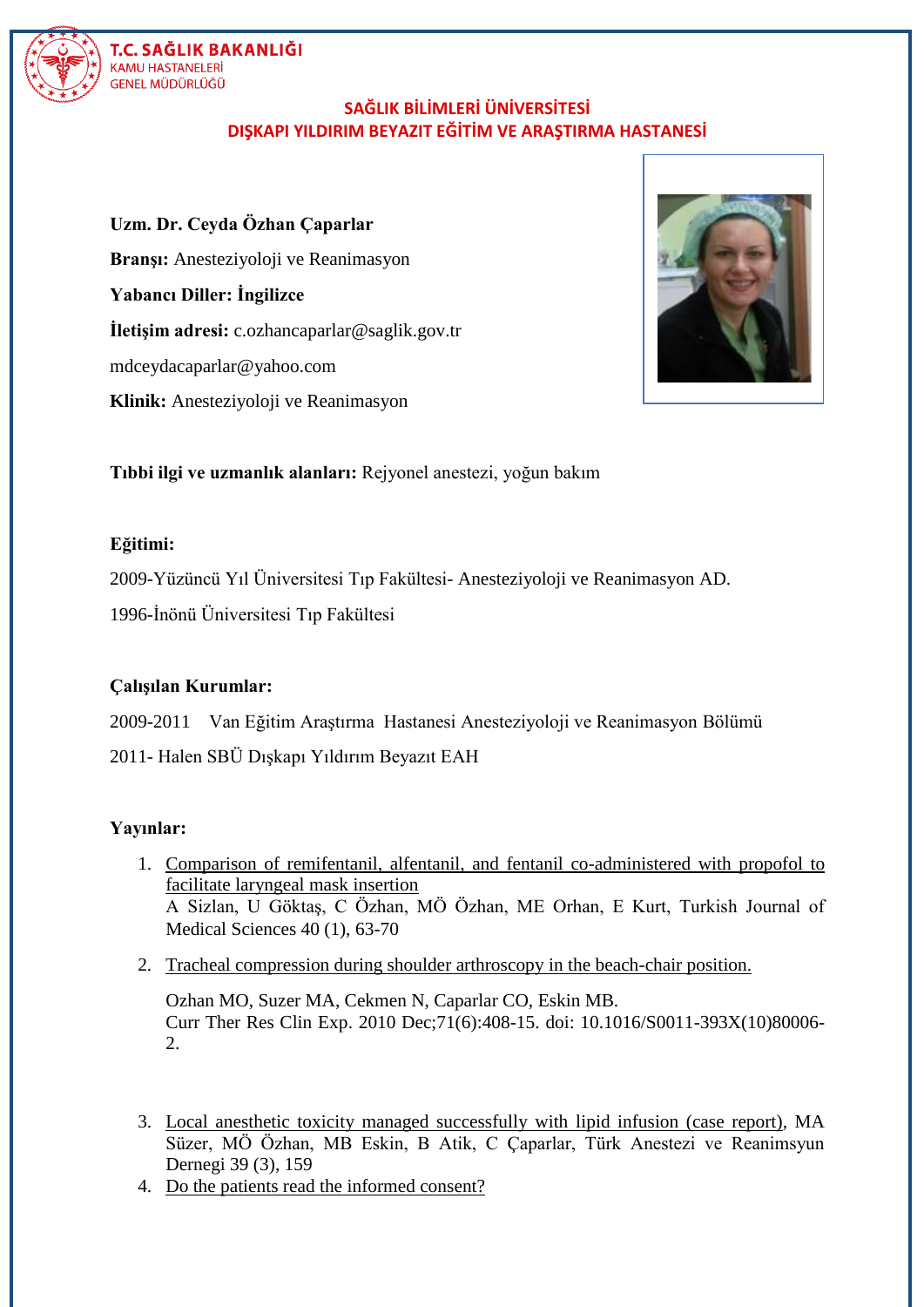

**SAĞLIK BİLİMLERİ ÜNİVERSİTESİ DIŞKAPI YILDIRIM BEYAZIT EĞİTİM VE ARAŞTIRMA HASTANESİ**

Ozhan MÖ, Süzer MA, Comak I, Caparlar CÖ, Aydın GB, Eşkin MB, Atik B, Ergin A, Cekmen N, Kurt E. Balkan Med J. 2014 Jun;31(2):132-6. doi: 10.5152/balkanmedj.2014.13212. Epub 2014 Jun 1.

- 5. Fast-track anesthesia in patients [undergoing outpatient laparoscopic cholecystectomy:](https://www.ncbi.nlm.nih.gov/pubmed/28235523)  [comparison of sevoflurane with total intravenous anesthesia.](https://www.ncbi.nlm.nih.gov/pubmed/28235523) Çaparlar CÖ, Özhan MÖ, Süzer MA, Yazicioğlu D, Eşkin MB, Şenkal S, Çaparlar MA, Imren EÖ, Atik B, Çekmen N. J Clin Anesth. 2017 Feb;37:25-30. doi: 10.1016/j.jclinane.2016.10.036. Epub 2016 Dec 22.
- 6. [Tizanidine for the management of acute postoperative pain after inguinal hernia repair:](javascript:void(0))  [a placebo-controlled double-blind trial,](javascript:void(0)) D Yazicioglu, C Caparlar, T Akkaya, U Mercan, H Kulaçoglu, European Journal of Anaesthesiology (EJA) 33 (3), 215-222
- 7. [What is Scientific Research and How Can it be Done?](javascript:void(0)) CÖ Çaparlar, A Dönmez Turkish journal of anaesthesiology and reanimation 44 (4), 212
- 8. [Local anesthetic toxicity managed successfully with lipid infusion \(case report\),](javascript:void(0)) MA Süzer, MÖ Özhan, MB Eskin, B Atik, C Çaparlar, Türk Anestezi ve Reanimsyun Dernegi 39 (3), 159
- 9. [A comparison of C-MAC videolaryngoscope and Macintosh laryngoscope in](javascript:void(0))  [intraocular pressure changes, throat pain, intubation time and hemodynamic variables,](javascript:void(0)) CÖ Çaparlar, GB Aydın, E Sezer, J Ergil, AŞ Doğan, The European Research Journal
- 10. [Spinal Anaesthesia for Lumbar Laminectomy in a Patient with Pulmonary Hernia: Case](javascript:void(0))  [Report,](javascript:void(0)) MA Süzer, MÖ Özhan, MB Eskin, B Atik, C Çaparlar, KM Özdener, Türk Anestezi ve Reanimsyun Dernegi 41 (4), 146
- 11. Long term satisfaction of patients after surgery for primary hyperparathyroidism: Analysis of 71 patients Primer hiperparatiroidizm cerrahisi sonrası hastaların uzun dönem memnuniyeti: 71 hastanın analizi

Ozcem Ofkeli , Aziz Bulut , Mehmet Ali Caparlar , Mustafa Taner Bostancı , Ceyda Ozhan Caparlar , Tanju Tütüncü, March 2017, Volume: 39, Number: 1 Cumhuriyet Medical Journal 396-401